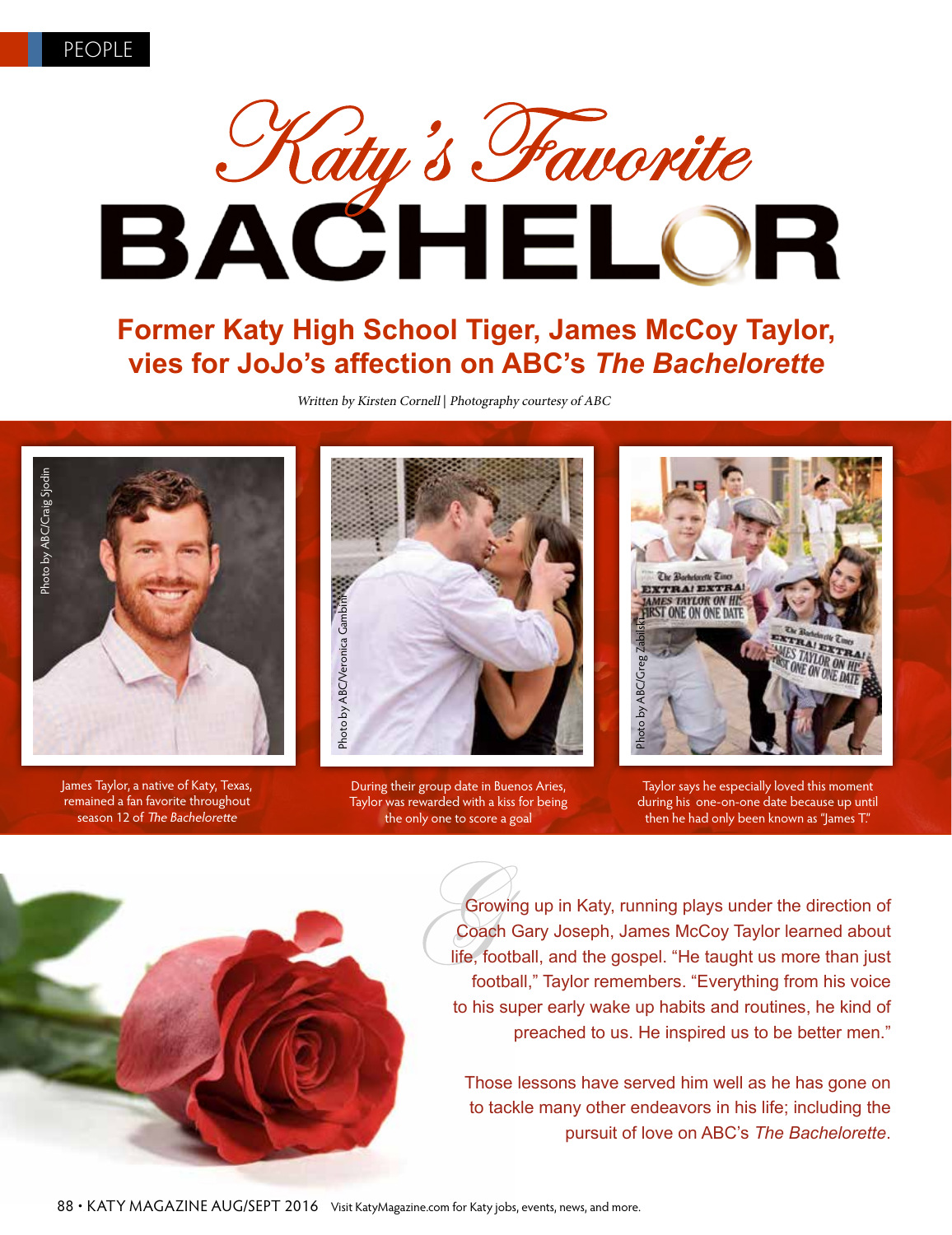#### **Katy Days**

Attending Katy High School and sharing a name with a rival namesake high school did have its entertaining moments. "I had friends that attended James E. Taylor High School and it was nice because we always beat them at football," he laughs. "We had to put our friendship on hold a little bit during football season." He did help organize the theft of the Taylor Mustang mascot at one point during his charismatic prankster career, but made sure the mascot was returned unharmed.

#### **Singing From the Heart**

The singer-songwriter now hails from the Atlanta, Georgia area and works in sales during the day. "I grew up listening to my parents singing in church and in the car," he says. "I remember singing Michael Jackson's 'Black or White' in a

locker room and someone said, 'Hey, you're pretty good." That was it. After that, Taylor continued to sing, learned to play guitar, and polished his talent.

These days he is writing a new song every three days or so, and performing at various venues. "When people hear my songs, I want them to feel what I felt when I wrote it," he says. "I want my heart to be heard."

#### **Becoming a Contestant**

Becoming a part of *The Bachelorette* was a whirlwind and a bit of a surprise. When Taylor saw a number from LA pop up on his phone, he figured it was one of his California friends checking in. "It was a woman from ABC's *The Bachelorette* asking if I was expecting this call and my jaw dropped," he recalls. Come to find out, his friend Marcus had signed him up.



Taylor was injured during their group date playing football on Pittsburgh's Heinz Field

# James Taylor **INSIDER SECRETS**

- He once stole the Taylor Mustang mascot as a prank
- Has been a singer-songwriter since high school
- Friend Marcus actually signed him up for *The Bachelorette*
- His best friend in the mansion was Wells Adams
- Favorite moment on the show was his first one-on-one date with JoJo
- Attended Church of Christ in Katy while growing up
- Graduated from Katy High School and played football for the Katy Tigers under coaches Johnston and Joseph

*Snapchat: jimbonator89 Instagram: jamesmccoytaylor*

Taylor completed a phone interview and submitted the required video to become a contestant. His charming personality won them over and he was chosen for the twelfth season. "I knew I was about to turn 30 and I had been trying to find love for a while," says Taylor. "I was ready to find someone I was head-over-heels in love with."

Taylor heard rumors about who his bachelorette might be, but didn't know it was JoJo Fletcher until the show began filming. "I knew that America kind of decides but she is always beautiful and usually a very sweet girl. Who doesn't want to sign up for that? I was kind of hoping it was JoJo," he admits. "I gave it a shot and I was very excited when I found out it was her. I knew I was going to open up."

#### **The Reality**

Taylor admits that before going on the show he had a perception of similar shows being fake or rehearsed. "It's really not," he explains. "From the moment you wake up until you go to bed you're on camera. If you want to do something cool for JoJo just ask and they'll pretty much let you do it."

He did admit that at first the cameras were a bit of a distraction, but after about three days he learned to adjust. "I literally forgot they were there. You just stop thinking about it," he says. The contestants are given a lot of flexibility when it comes to planning dates and one-on-one time with the bachelorette. "If you just want to go and talk to her you can do that, or you can put your own spin on it," says Taylor who threw a guitar in the back of the T-bird so he could serenade JoJo.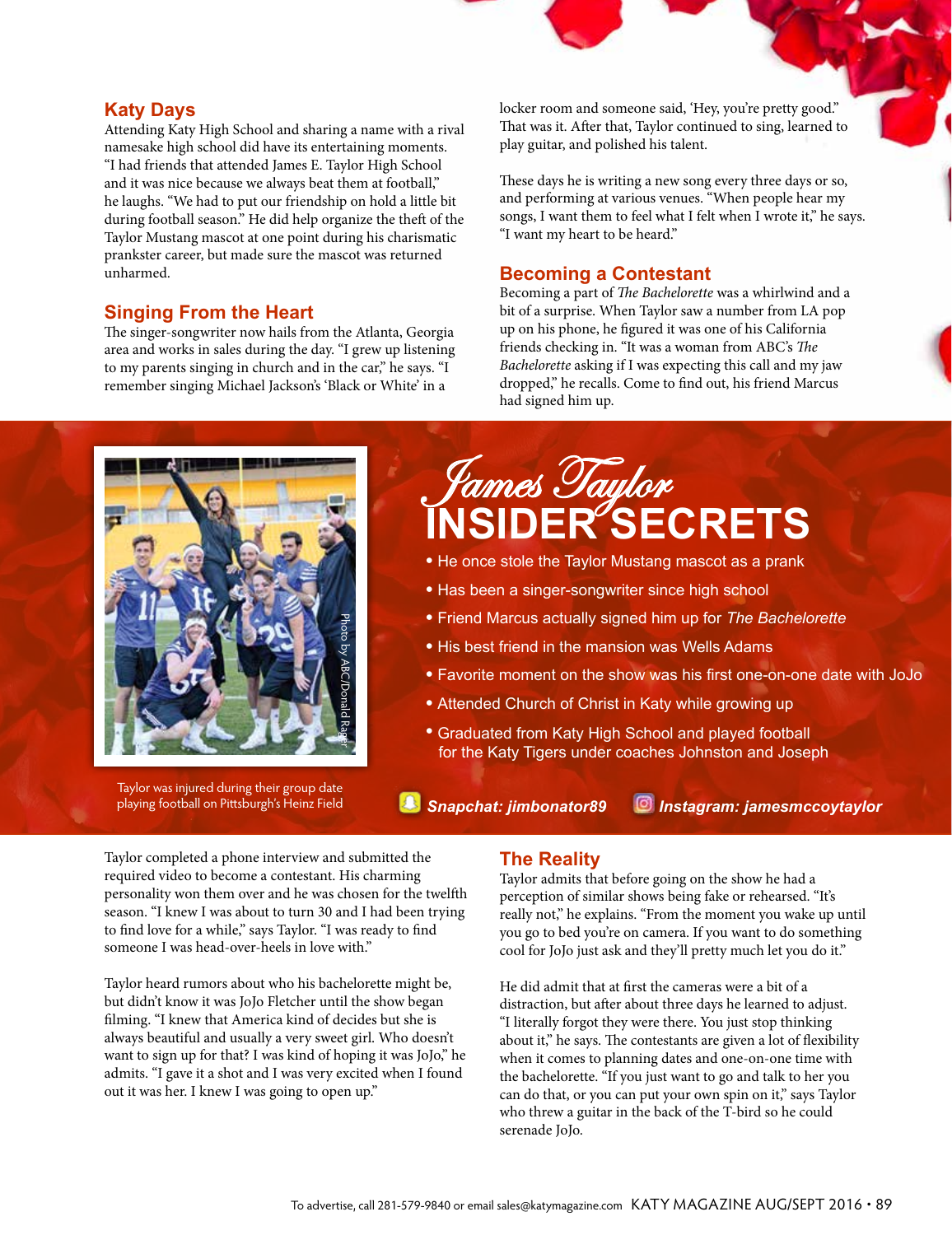#### **Mansion Moments**

Living with 25 other men all vying for the same girl's attention isn't always easy, but Taylor's good-humored nature facilitated friendships with other suitors. "It felt like a church camp or something," he laughs.

Naturally, as time went on, many of the contestants began to share deep and personal things, bonding them together not only through this experience, but as friends as well. "I was surprised by some of the personalities in the house; I bonded with some that I didn't think I would at first."

Viewers saw many moments of playing football out by the pool or synchronized diving helping to pass the time when they were not romanticizing their bachelorette. "One time when we were goofing around I was teasing Jordan about having a weak arm and told him to throw a tomato at my back as hard as he could point blank and I wouldn't flinch," Taylor says. A crowd gathered around egging the two on in their sparring. Jordan took the challenge and nailed Taylor with a tomato. "I did more than flinch," admits Taylor. "My back was so red - and not just from the tomato."

#### **Falling for JoJo**

Taylor clicked with JoJo's personality right away and they fell in sync. "A highlight for me was reading that note to her and reassuring her that I was there for no other reason than to try and win her heart. She could really tell that all those things were true, I could see it in her eyes," he says. Taylor adds that in that moment he felt like the luckiest man in America.

Taylor says that yes, he began falling for JoJo faster than he would've thought. "JoJo is exactly the woman she seems," he says. "I am so grateful for how she made me feel and what she made me feel I was deserving of."

#### **The Final Rose**

The most nail-biting moment for both viewers and the contestants is the famous rose ceremony. Taylor admits that a lot of prayer goes through his mind. "You have to trust yourself and what you have to offer," he says. After traveling with JoJo to Argentina, Taylor was eliminated week six when the final rose came down to him and Chase. Fans may not be seeing Taylor as *The Bachelor* any time soon. "I don't know how she did it. I don't think I could handle being in a position like that," he says.

Taylor says his ideal bachelorette is sweet, selfless, fun-loving, and a Christian. "If we click, that's just it," he adds. He will continue to sing his songs and wait for the final rose. **KM**



*KIRSTEN CORNELL is the lead associate editor for Katy Magazine. She shares James Taylor's affection for red roses.* 



90 • KATY MAGAZINE AUG/SEPT 2016 Visit KatyMagazine.com for Katy jobs, events, news, and more.